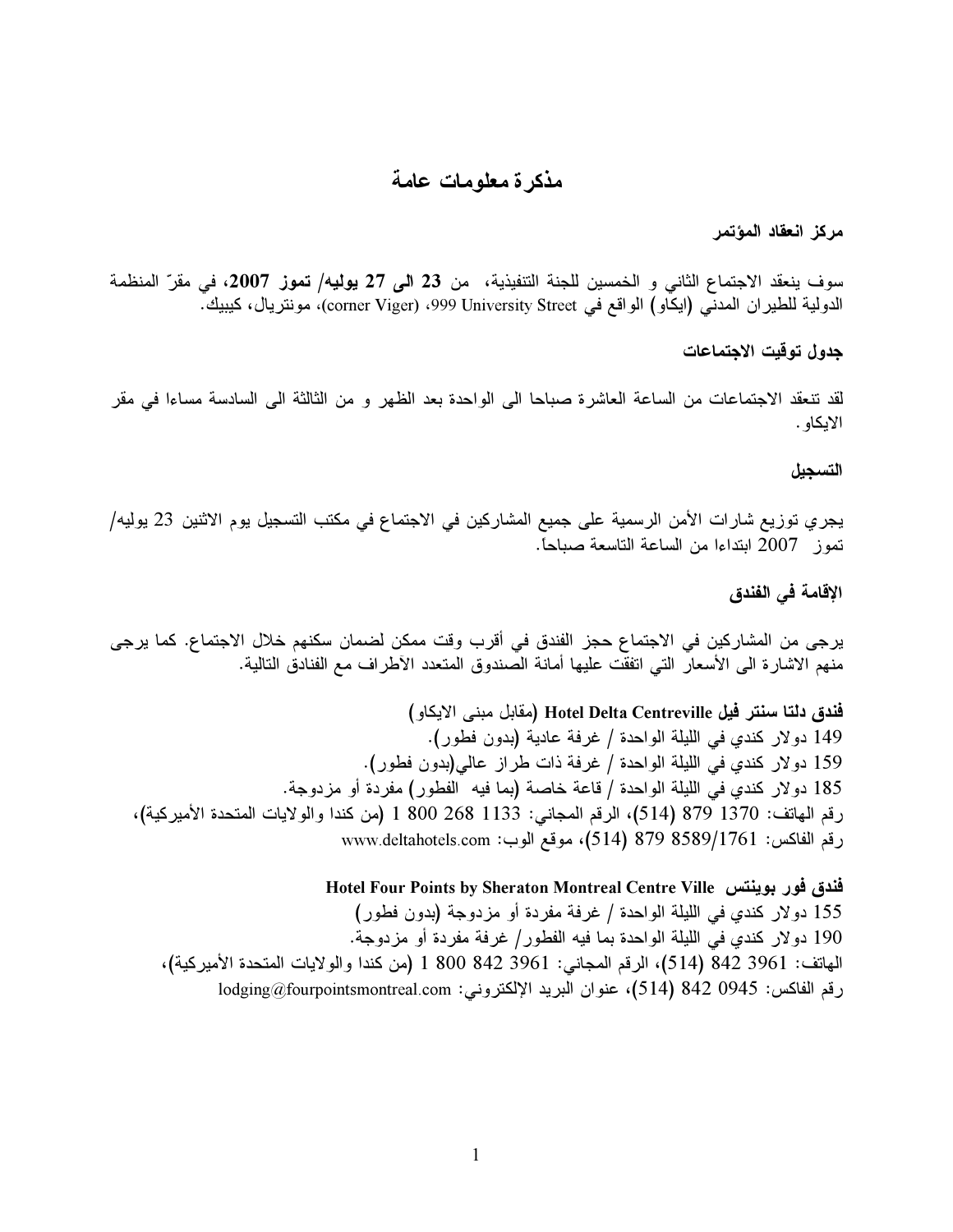فندق هوليدي إنّ سيلاكت Hotel Holiday Inn Select الواقع في منطقة تشاينا ناون (Chinatown)، (على بعد 5 دقائق مشيا من مبنى الايكاو) 153 دولار كندي في الليلة الواحدة بدون فطور / غرفة عادية. رقم المهاتف: 9888 878 (514)، رقم مجاني: 9888 878 888 1 (من كافة أنحاء العالم)، رقم الفاكس: 878 (514 S78). عنوان البريد الإلكتروني: reservations@yul/downtown.hiselect.com

> فندق سكوار فيليبس Square Phillips Hotel (على بعد 7 دقائق مشيا من مبنى الايكاو) 142 دولار كندي في الليلة الواحدة / ستوديو لشخص واحد بما فيه الفطور . 153 دولار كندي في الليلة الواحدة / ستوديو صغير بما فيه الفطور . رقم الـهاتف :1193 (514) رقم الفاكس: 1192 393 (514)، وموقع الوب: www.squarephillips.com

فندق الأبارتمنت L'Appartement Hotel (على بعد 15 دقيقة مشيا من مبنى الايكاو) 120 دولار كندي في الليلة الواحدة / لشخص واحد بما فيه الفطور . رقم المهاتف 3634 284 : (514) رقم الفاكس: 1431 287 (514)، وموقع الوب: www.appartementhotel.com

فُندق هوليديِ إنّ مونتريال – ميدتاون Hotel Holiday Inn Montreal-Midtown (على بعد 15 دقيقة مشيا من مبنی الایکاو ) 153 دولار كندي في الليلة الواحدة / غرفة مفردة / غرفة عادية في الطابق الرفيع المستوى.(بما فيه الفطور) رقم المهاتف: 6111 842 (514)، أو الرقم المجاني: 3042 387 300 1 (من كندا والولايات المتحدة الأميركية)، رقم الفاكس: 842 842 842 (514). عنوان البريد الإلكتروني: himidtown@rosdevhotels.com

فندق تاج مهال Hotel Taj Mahal (باري سنريت وبولفار دو ميزون نوف Berri Street and Boul. de Maisonneuve – بالقرب من موقف الباص المركزي على بعد حوالى 10 دقائق من مبنى الايكاو). 101 دولار كندي في الليلة الواحدة /ستوديو لشخص واحد. 111 دولار كندي في الليلة الواحدة/غرفة مزدوجة. رقم الهاتف: 3214 (814 (514)، الرقم المجاني: 3383 613 1800 (من كندا والولايات المتحدة الأميركية).  $\sim$ رقم الفاكس: 9812 849 849 (514). البريد الالكتروني: info@tajmahalmontreal.ca

 ( '\$

 /
 ;C" 10 \$ '0) Hotel La Tour Centre Ville ., D/ 4 80 .+
 ? / E- 1 6, 4 97 .+
 ? / \$ 1 6, 4 105 (
2 +, 1 
) 1 800 361 2790 : 6" (514) 866 8861 :\* 6" info@hotelcentreville.com :B \$ 0 .(514) 866 7257 :A 6" www.hotelcentreville.com :-